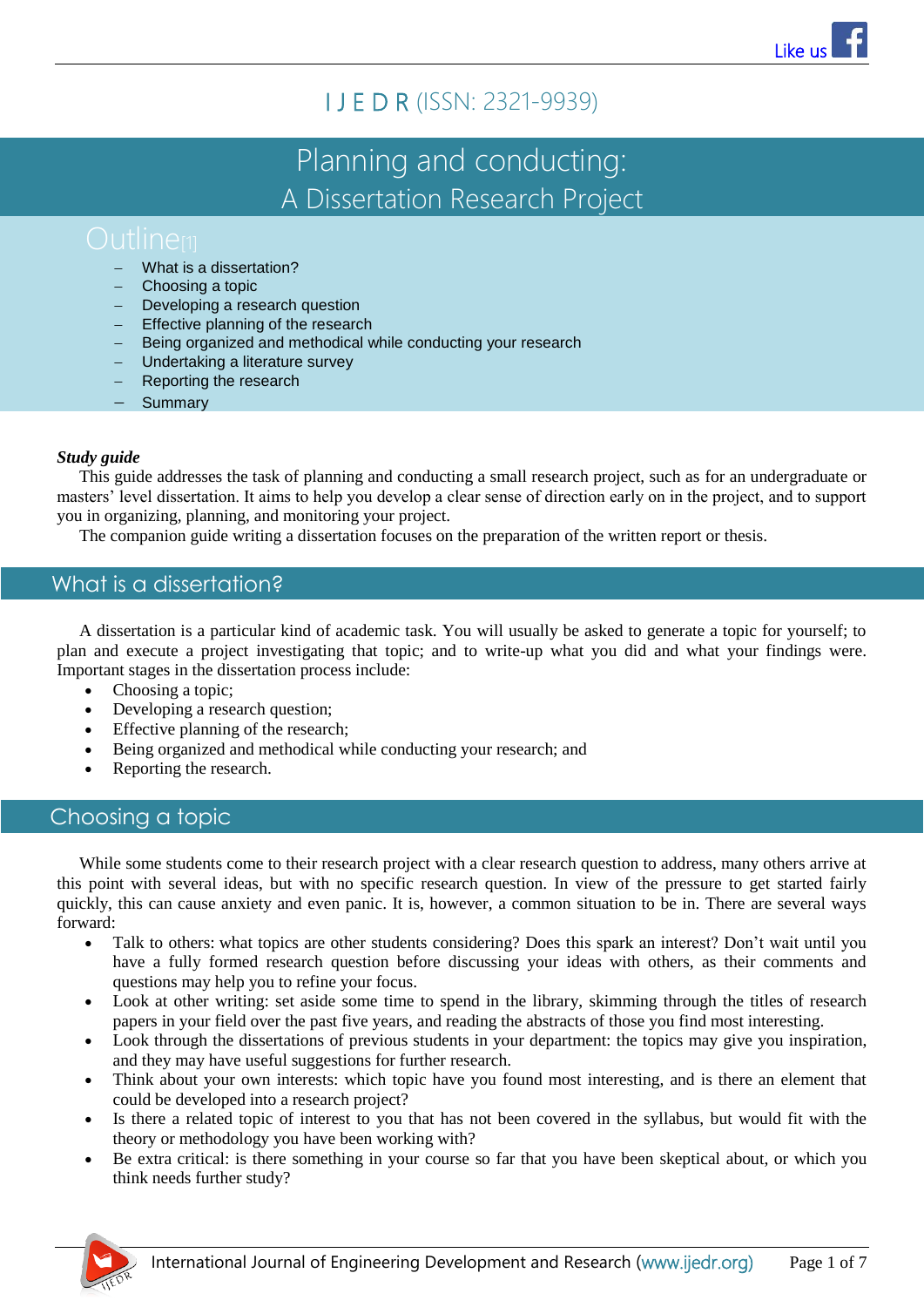

 Read about an interesting topic and keep asking the question 'Why?' :this may identify a research question you could address.

Remember that a research study can:

- replicate an existing study in a different setting;
- explore an under-researched area;
- extend a previous study;
- review the knowledge thus far in a specific field;
- develop or test out a methodology or method;
- address a research question in isolation, or within a wider programme of work; or
- apply a theoretical idea to a real world problem.

This list is not exhaustive, and you need to check whether your department has a preference for particular kinds of research study.

Discuss your proposed topic with a member of academic staff who you think might be appropriate to supervise the project. Provided they feel that they know enough about the subject to supervise it, and provided that it can be interpreted as falling within the broad fields of your degree subject, academic staff are generally open to suggestions.

You should think realistically about the practical implications of your choice, in terms of:

- The time requirement;
- Necessary travelling;
- Access to equipment or room space;
- Access to the population of interest; and
- Possible costs.

For example, a project on coal mining in the North East of England may require you to visit Newcastle's Record Office, or to interview coal miners from the region. Is this something that you are prepared and able to do? If the practical considerations associated with your research ideas are unrealistic, you need to consider whether you are willing to modify or reconsider your project.

# Developing a research question

Once your topic has been accepted by your department, you need to begin the process of refining the topic and turning it into something that is focused enough to guide your project. Try describing it as a research problem that sets out:

- the issue that you are going to be investigating;
- your argument or thesis (what you want to prove, disprove, or explore); and
- $\bullet$  the limits of your research (i.e. what you are not going to be investigating).

It is important that you establish a research problem at, or close to the start of, your project. It is one of the key tools you have, to ensure that your project keeps going in the right direction. Every task you undertake should begin with you checking your research problem and asking "will this help me address this problem?".

You should be willing to revise your research problem as you find out more about your topic. You may, for example, discover that the data you were hoping to analyze is not available, or you may encounter a new piece of information or a new concept while undertaking a literature search, that makes you rethink the basis of your research problem. You should always talk to your supervisor before you make any substantial revision to your plans, and explain why you think you need to make the change.

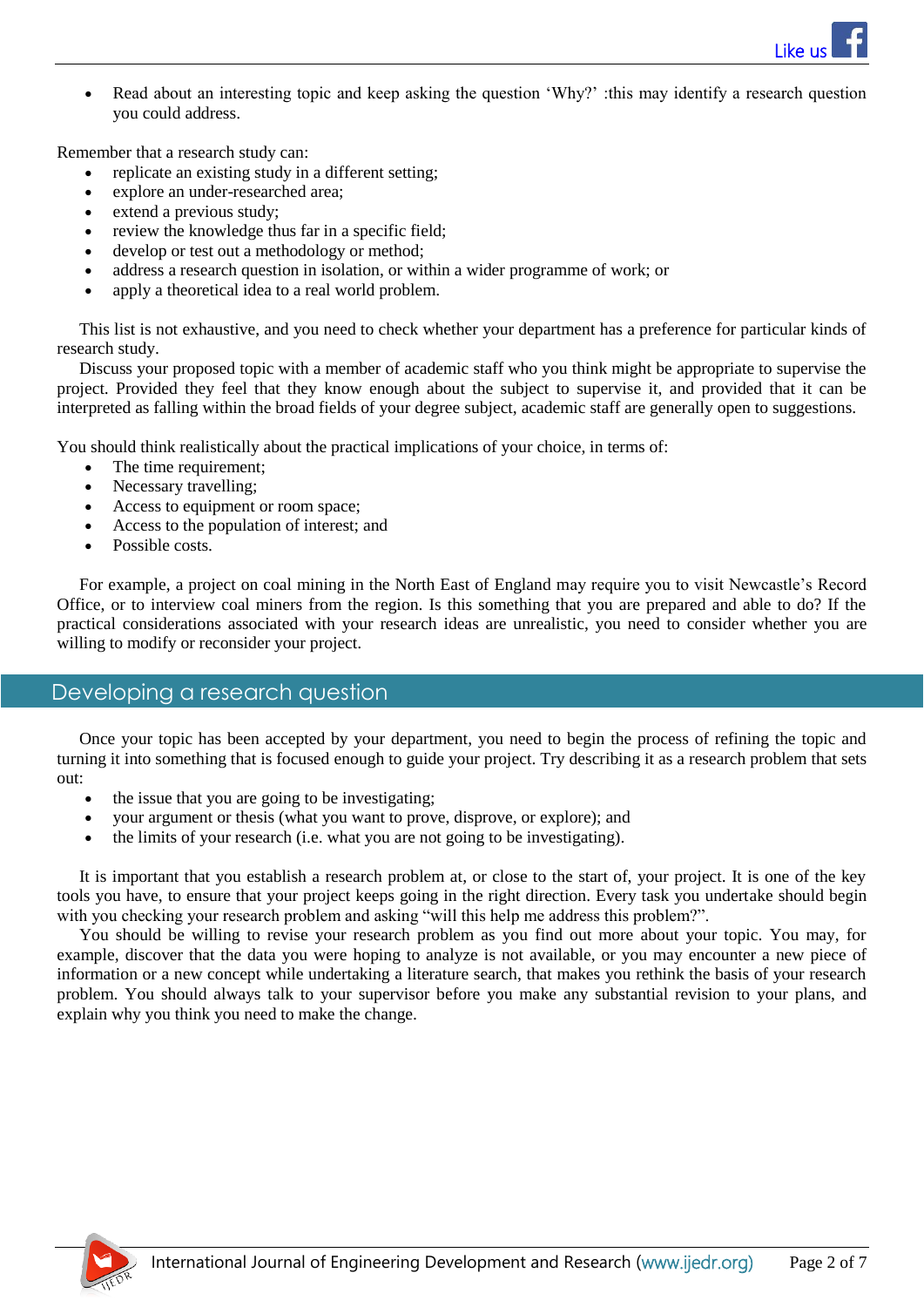| <b>Research problem</b>                    | <b>Commentary</b>                                                     |
|--------------------------------------------|-----------------------------------------------------------------------|
| 'Public transport in Scotland'             | This sets out your research field but does not frame a research       |
|                                            | problem because it is too general. You do not have time to study      |
|                                            | everything about a topic, so you should focus on an aspect that you   |
|                                            | are interested in.                                                    |
| 'Examination of the influence of public    | This is a much better research problem as it establishes an argument  |
| links<br>housing<br>transport<br>on<br>new | (existence of public transport may have some influence on new         |
| development in Western Scotland'           | housing development). However, it is still quite general and could be |
|                                            | improved by further focus.                                            |
| 'Investigation of the relationship between | This is better still. It shows the limits of the project. You will be |
| public transport links and the development | investigating a complex subject (public transport in Scotland), but   |
| of new areas of housing in Western         | will be focusing on only one aspect of it (possible influence on new  |
| Scotland: a comparison of local plans and  | housing development). You will make this large subject manageable     |
| building development since 1990'           | by focusing on a limited period of time (1990 onwards), and limited   |
|                                            | sources.                                                              |

# Effective planning of the research

#### *Writing a research proposal*

A research proposal is a more detailed description of the project you are going to undertake. Some departments require you to submit a research proposal as part of the assessment of your dissertation, but it is worth preparing one even if it is not a formal requirement of your course. It should build on the thinking that you have done in defining your research problem; on the discussions that you have had with your supervisor; and on early reading that you have done on the topic. A comprehensive research proposal will make you think through exactly what it is that you are going to do, and will help you when you start to write up the project.

You could try outlining your project under the following headings (Booth, Williams, & Colomb, 2003. The craft of research. Chicago: The University of Chicago Press.):

| Topic:             | this project will study                                                              |
|--------------------|--------------------------------------------------------------------------------------|
| Question/problem:  | to find out                                                                          |
| Significance:      | so that more will be known about                                                     |
| Primary resources: | the main data will be                                                                |
| Secondary sources: | additional data comes from                                                           |
| Methods:           | the research will be conducted as follows                                            |
| Justification:     | the method is most appropriate because                                               |
| Limitations:       | there are some matters that this methodology may not help me to explain. These might |
|                    | include                                                                              |

You may find that some of these headings are difficult to fill in right at the start of your project. However, you can use the gaps to help identify where you need to begin work. If, for example, you are unsure about the limitations of your methodology you should talk to your supervisor and read a bit more about that methodology before you start.

#### *Creating a research plan*

A dissertation is an extended project that asks you to manage your time and undertake a variety of tasks. Some courses schedule the dissertation at the end, while others have it running along concurrently with other modules. Whichever way your course is organized, it is essential that you create a plan that helps you allocate enough time to each task you have to complete.

It is useful to work out how many weeks you have until you need to submit your completed dissertation, and draw a chart showing these weeks. Block out the weeks when you know you will be unable to work, and mark in other main commitments you have that will take time during this period. Then allocate research tasks to the remaining time.

It is very important to be realistic about how long each task is likely to take. Some focused thought at the beginning, then at the planning stage of each phase, could save hours later on. Write down the resources needed for each stage. It could be time in the library; the resource of your working hours; or the use of equipment or room space that needs to be booked in advance.

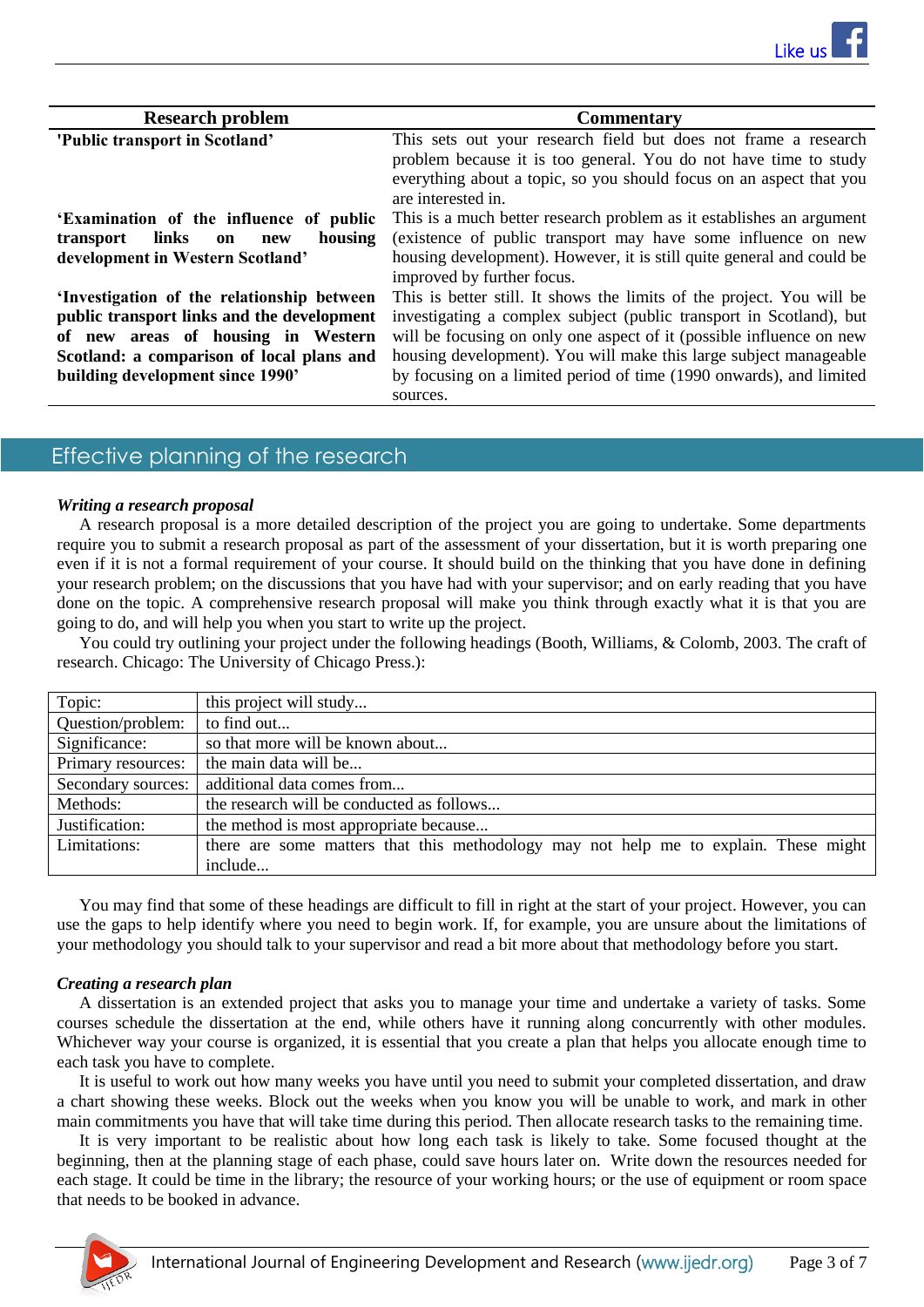[Like us](http://www.facebook.com/ijedr) 

## *Procrastination*

Some people find that they procrastinate more than they would like. This is a common problem, so it is probably best to be well-prepared to identify it and deal with it if it does start to happen. People procrastinate for various reasons for example:

- poor time management
- dauted by the scale of the task
- negative beliefs
- loss of motivation
- perfectionism
- difficulty concentrating
- need to feel under pressure
- personal problems

Early identification of the signs of procrastination will give you the best chance of minimizing any negative effects. Once you suspect that you are procrastinating, it can be helpful to review what you are expecting of yourself, and check that those expectations are realistic. This is where planning is vital.

#### *Realistic planning*

To improve the prospect of completing on time, and avoiding procrastination, you need to:

- be realistic about when you can/will start;
- devote time to planning and revising your plan;
- try to work out if any of your research will take a set amount of time to complete;
- allocate appropriate time for any travelling you need to do for your research;
- include other (non-dissertation related) things that you have to do between now and then;
- have clear and achievable objectives for each week;
- focus on one thing at a time;
- leave time for editing and correcting;
- reward yourself when you complete objectives that you have timetabled; and
- if you fall behind make sure you spend time reworking your plan.

Your research plan should also include information about what equipment you will need to complete your project, and any travel costs or other expenses that you are likely to incur through the pursuit of your research. You should also think about whether you are dependent on any one else to complete your project, and think about what you are going to do if they are unable to help you.

Once you have created your plan it is a good idea to show it to someone else. Ideally you will be able to show it to a member of academic staff or bring it to the Learning Development, but talking it over with a friend may also help you to spot anything that you have forgotten or anywhere that you have been unrealistic in your planning.

# Being organized and methodical while conducting your research

#### *The role of the supervisor*

Although a dissertation is an opportunity for you to work independently, you will usually be allocated a member of academic staff as a supervisor. Supervisors are there to help you shape your ideas and give you advice on how to conduct the research for your dissertation. They are not there to teach you the topic you have chosen to investigate: this is your project. They are, however, one of the resources that you can call on during your research.

Academics are busy people, so to get the most out of your supervisor you will need to be organized and to take responsibility for the relationship. It is not your supervisor's job to chase you into completing your dissertation, or to tell you how to manage the different stages of the project. To ensure that you get the most out of your supervisor you need to:

- agree a timetable of meetings at the start of your project and stick to it;
- make sure that each meeting has a focus e.g. "setting a research problem", "analyzing the data";
- send something that can form the basis of a discussion about your progress to your supervisor before each meeting. This could include your research plan, early results of your data collection or draft chapters;
- turn up on time to each meeting you have arranged. Do not assume that your supervisor is available at all times to see you;
- at the end of each supervision agree some action points for you to focus on before the next time you meet; and

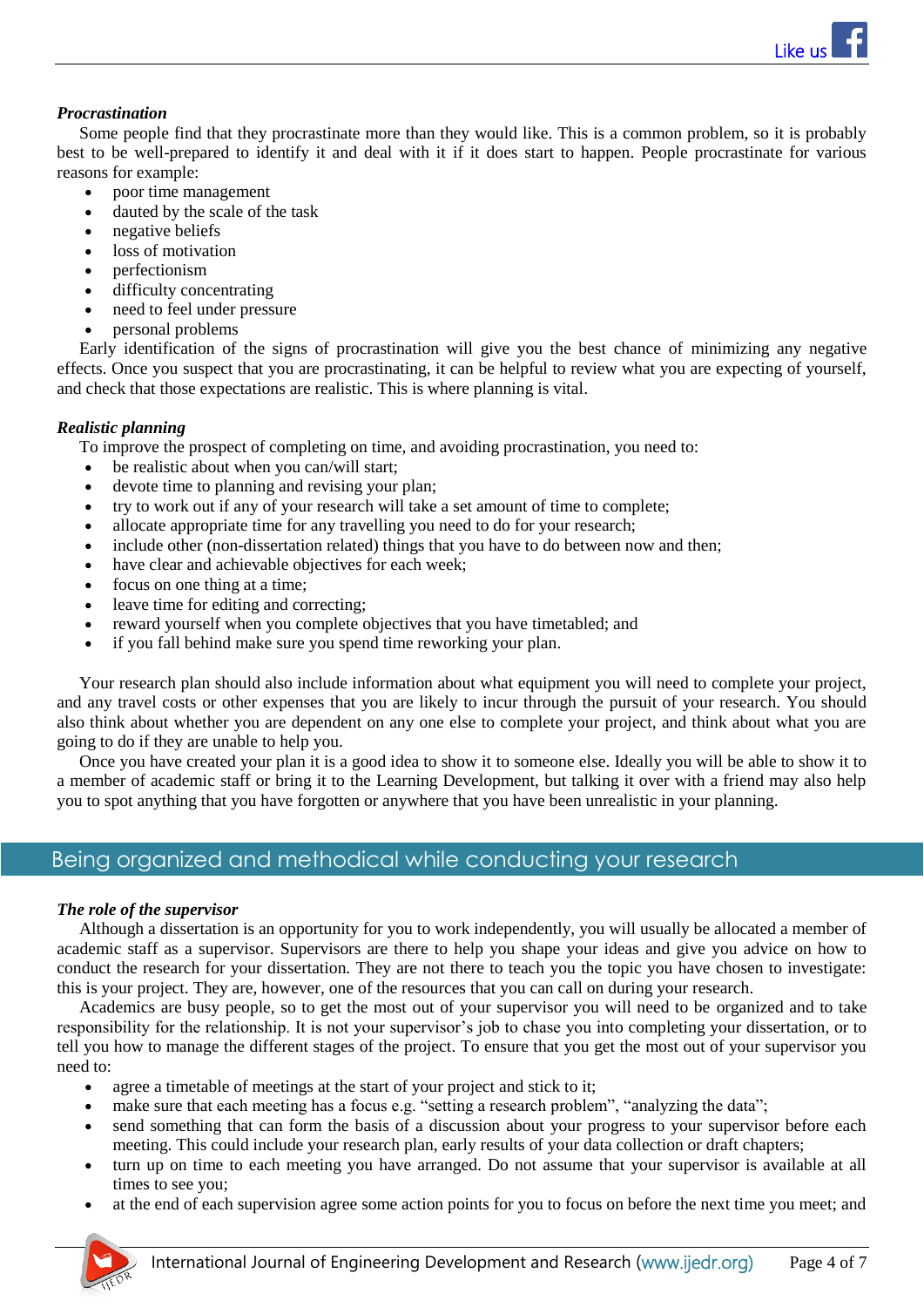keep a record of what you decide in supervision sessions.

If you are not happy with the way you are being supervised, explain why to your supervisor or discuss the issue with your personal tutor.

# Undertaking a literature survey

Regardless of whether you have been given a dissertation topic or you have developed your own ideas, you will need to be able to demonstrate the rationale for your research, and to describe how it fits within the wider research context in your area. To support you in doing this you will need to undertake a literature review, which is a review of material that has already been published, either in hard copy or electronically, that may be relevant for your research project. Key tools that are available to help you, include:

- internet search engines, especially ones that offer advanced search features (see<http://www.google.com/> and [http://scholar.google.com/\)](http://scholar.google.com/);
- the University of Leicester Library Catalogue;
- electronic journals available via the library; and
- Bibliographies in any key texts about your topic.

It is a good idea to make an appointment to see the librarian specializing in your subject. An information librarian should be able to give you advice on your literature search, and on how to manage the information that you generate.

You will probably generate more references than you can read. Use the titles and abstracts to decide whether the reference is worth reading in detail. Be selective by concentrating on references that:

- are recommended by your supervisor;
- contain a high number of specifically relevant keywords;
- are cited in a number of other works; and
- are published in the last five years, unless they are key texts in your field.

Once you start reading, ensure that you think about what you are trying to get out of each article or book that you read. Your notes should enable you to write up your literature search without returning to the books you have read. Refer to the guides [Effective Note Making,](http://www2.le.ac.uk/offices/ld/resources/study/notes) [Referencing and Bibliographies,](http://www2.le.ac.uk/offices/ld/resources/writing/writing-resources/ref-bib) and [Avoiding Plagiarism,](http://www2.le.ac.uk/offices/ld/resources/study/avoiding-plagiarism) for further help with note-making.

#### *Collecting data*

For most research projects the data collection phase feels like the most important part. However, you should avoid jumping straight into this phase until you have adequately defined your research problem, and the extent and limitations of your research. If you are too hasty you risk collecting data that you will not be able to use.

- Consider how you are going to store and retrieve your data. You should set up a system that allows you to:
- record data accurately as you collect it;
- retrieve data quickly and efficiently;
- analyse and compare the data you collect; and
- create appropriate outputs for your dissertation e.g. tables and graphs, if appropriate.

There are many systems that support effective data collection and retrieval. These range from card indexes and cross-referenced exercise books, through electronic tools like spreadsheets, databases and bibliographic software, to discipline-specific tools. You should talk about how you plan to store your data with your supervisor, an information librarian, or a study adviser in the Learning Development. As you undertake your research you are likely to come up with lots of ideas. It can be valuable to keep a record of these ideas on index cards, in a dedicated notebook, or in an electronic file. You can refer back to this 'ideas store' when you start to write. They may be useful as ideas in themselves, and may be useful as a record of how your thinking developed through the research process.

#### *Pilot studies*

A pilot study involves preliminary data collection, using your planned methods, but with a very small sample. It aims to test out your approach, and identify any details that need to be addressed before the main data collection goes ahead. For example, you could get a small group to fill in your questionnaire, perform a single experiment, or analyse a single novel or document.

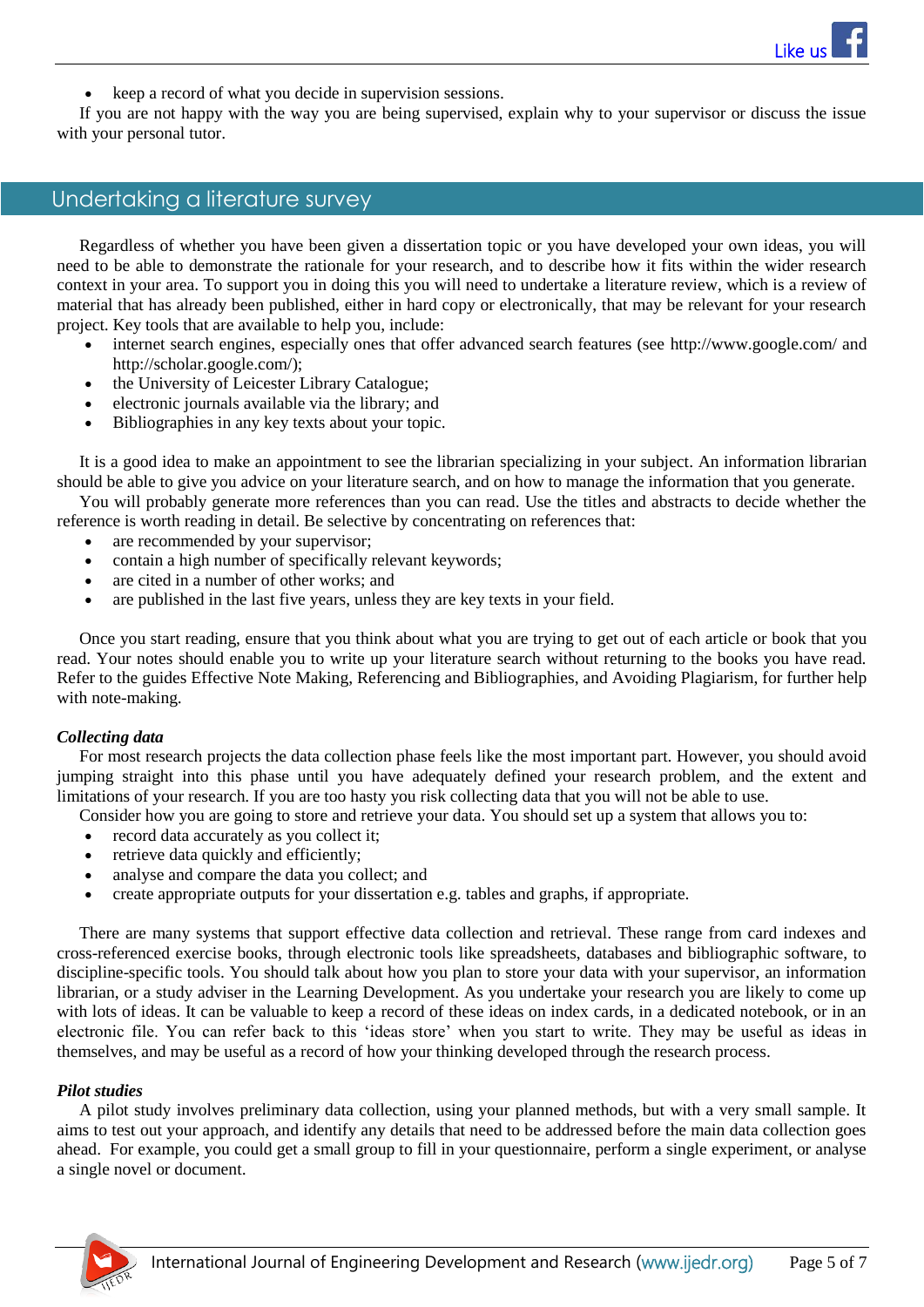When you complete your pilot study you should be cautious about reading too much into the results that you have generated (although these can sometimes be interesting). The real value of your pilot study is what it tells you about your method.

- Was it easier or harder than you thought it was going to be?
- Did it take longer than you thought it was going to?
- Did participants, chemicals, processes behave in the way you expected?
- What impact did it have on you as a researcher?

Spend time reflecting on the implications that your pilot study might have for your research project, and make the necessary adjustment to your plan. Even if you do not have the time or opportunity to run a formal pilot study, you should try and reflect on your methods after you have started to generate some data.

## *Dealing with problems*

Once you start to generate data you may find that the research project is not developing as you had hoped. Do not be upset that you have encountered a problem. Research is, by its nature, unpredictable. Analyze the situation. Think about what the problem is and how it arose. Is it possible that going back a few steps may resolve it? Or is it something more fundamental? If so, estimate how significant the problem is to answering your research question, and try to calculate what it will take to resolve the situation. Changing the title is not normally the answer, although modification of some kind may be useful.

If a problem is intractable you should arrange to meet your supervisor as soon as possible. Give him or her a detailed analysis of the problem, and always value their recommendations. The chances are they have been through a similar experience and can give you valuable advice. Never try to ignore a problem, or hope that it will go away. Also don't think that by seeking help you are failing as a researcher.

Finally, it is worth remembering that every problem you encounter, and successfully solve, is potentially useful information in writing up your research. So don't be tempted to skirt around any problems you encountered when you come to write-up. Rather, flag up these problems and show your examiners how you overcame them.

# Reporting the research

As you conduct research, you are likely to realise that the topic that you have focused on is more complex than you realised when you first defined your research question. The research is still valid even though you are now aware of the greater size and complexity of the problem. A crucial skill of the researcher is to define clearly the boundaries of their research *and to stick to them*. You may need to refer to wider concerns; to a related field of literature; or to alternative methodology; but you must not be diverted into spending too much time investigating relevant, related, but distinctly separate fields.

Starting to write up your research can be intimidating, but it is essential that you ensure that you have enough time not only to write up your research, but also to review it critically, then spend time editing and improving it. The following tips should help you to make the transition from research to writing:

- In your research plan you need to specify a time when you are going to stop researching and start writing. You should aim to stick to this plan unless you have a very clear reason why you need to continue your research longer.
- Take a break from your project. When you return, look dispassionately at what you have already achieved and ask yourself the question: 'Do I need to do more research?'
- Speak to your supervisor about your progress. Ask them whether you still need to collect more data.

Remember that you cannot achieve everything in your dissertation. A section where you discuss 'Further Work' at the end of your dissertation will show that you are thinking about the implications your work has for the academic community.

The companion study guide writing [a Dissertation](http://www2.le.ac.uk/offices/ld/resources/writing/writing-resources/writing-dissertation) focuses on the process of writing up the research from your research project.

# **Summary**

- Think carefully about your topic and ensure that it is sufficiently focused.
- Write a detailed research proposal to help you anticipate the issues/problems that you are going to deal with.
- Devote time to planning and stick to your plan.